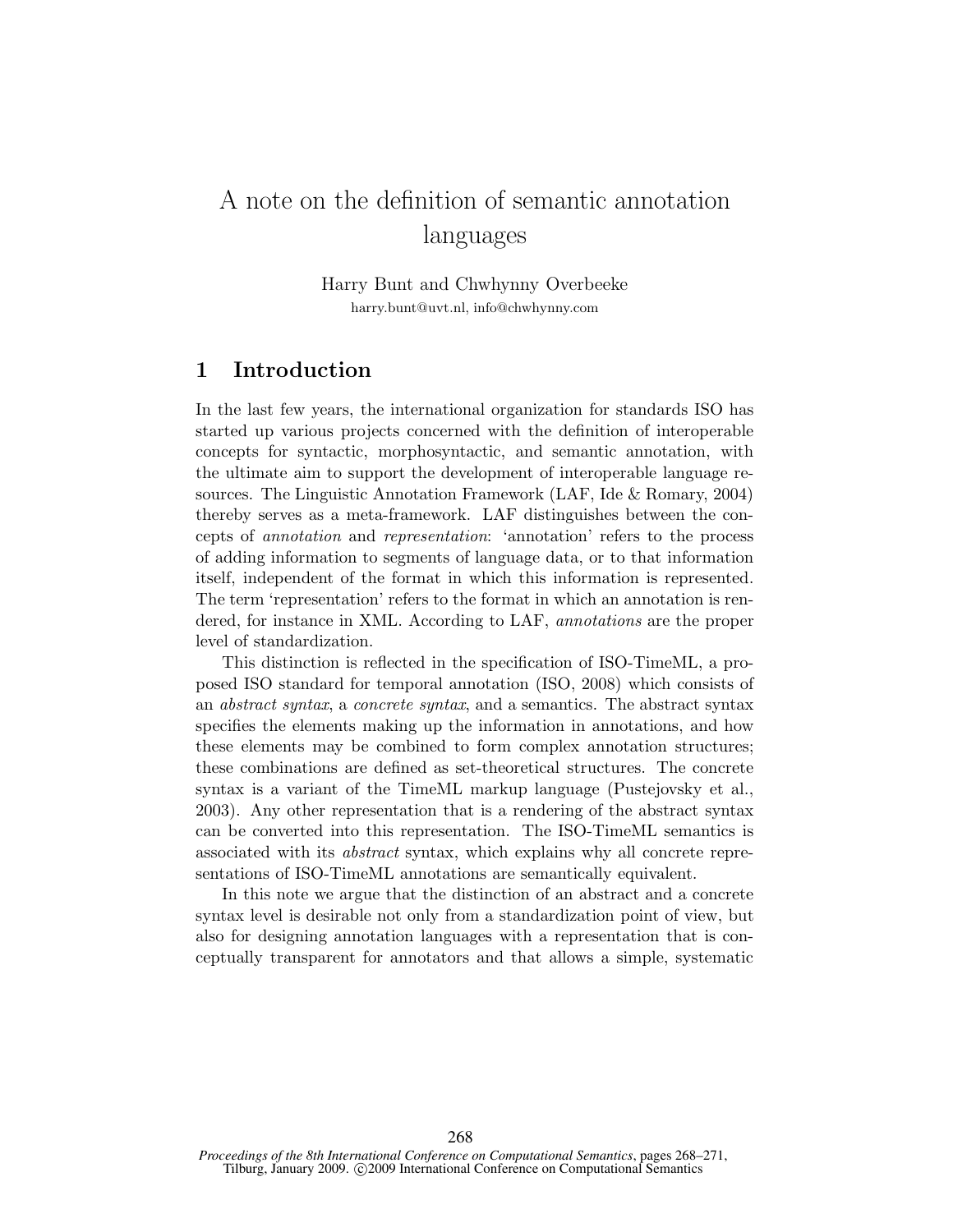interpretation. We illustrate this for the annotation and interpretation of expressions denoting dates, times, and durations.

## 1.1 ISO-TimeML

The abstract syntax of ISO-TimeML consists of two parts: (a) a 'conceptual inventory', specifying the elements from which annotations are built up; and (b) a set of syntax rules which describe the possible combinations of these elements.

a. Conceptual inventory The concepts that can be used to build ISO-TimeML annotations fall into the following five categories, all formed by finite sets, plus the concepts of real and natural numbers.

- finite sets of elements called 'event classes'; 'tenses', 'aspects', 'polarities', and 'set-theoretic types' ;
- finite sets of elements called 'temporal relations','duration relations', 'numerical relations, 'event subordination relations', and 'aspectual relations';
- a finite set of elements called 'time zones';
- finite sets of elements called 'calendar years', 'calendar months', 'calendar day numbers'; 'clock times';
- a finite set of elements called 'temporal units'.

b. Syntax rules Annotation structures in ISO-TimeML come in two varieties, entity structures and link structures. Entity structures contain semantic information about a segment of source text; link structures describe semantic relations between segments of source text.

The simplest kind of ISO-TimeML structures are a single entity structure, which is a pair  $\langle m, a \rangle$  consisting of a markable<sup>1</sup> m and an annotation a, or a single link structure  $\langle e_1, e_2, R \rangle$  which relates two entity structures. More complex annotation structures consist of a set of entity structures and a set of link structures which link the entity structures together.

Entity structures come in 6 types, containing information about (1) events; (2) temporal intervals; (3) time points (or "instants"); (4) amounts of time; (5) frequencies of events; and (6) temporal relations. We focus here on the tree types of temporal concepts: intervals, instants, and amounts of time.

1. An *instant structure* is either a triple  $\lt$  *time zone, date, clocktime*  $\gt$ , where a date is a triple consisting of a calendar year, a calendar month, and a calendar day number; or a triple  $\lt$  *time-amount structure, instant structure,*  $temporal$  relation $\geq$  ("an hour before midnight").

<sup>&</sup>lt;sup>1</sup>The term *markable* is used to refer to the entities that the annotations are associated with. There are two kinds of markables in ISO-TimeML: event markables and time markables, corresponding to segments of primary data that describe events, and to those that describe temporal entities or relations, respectively.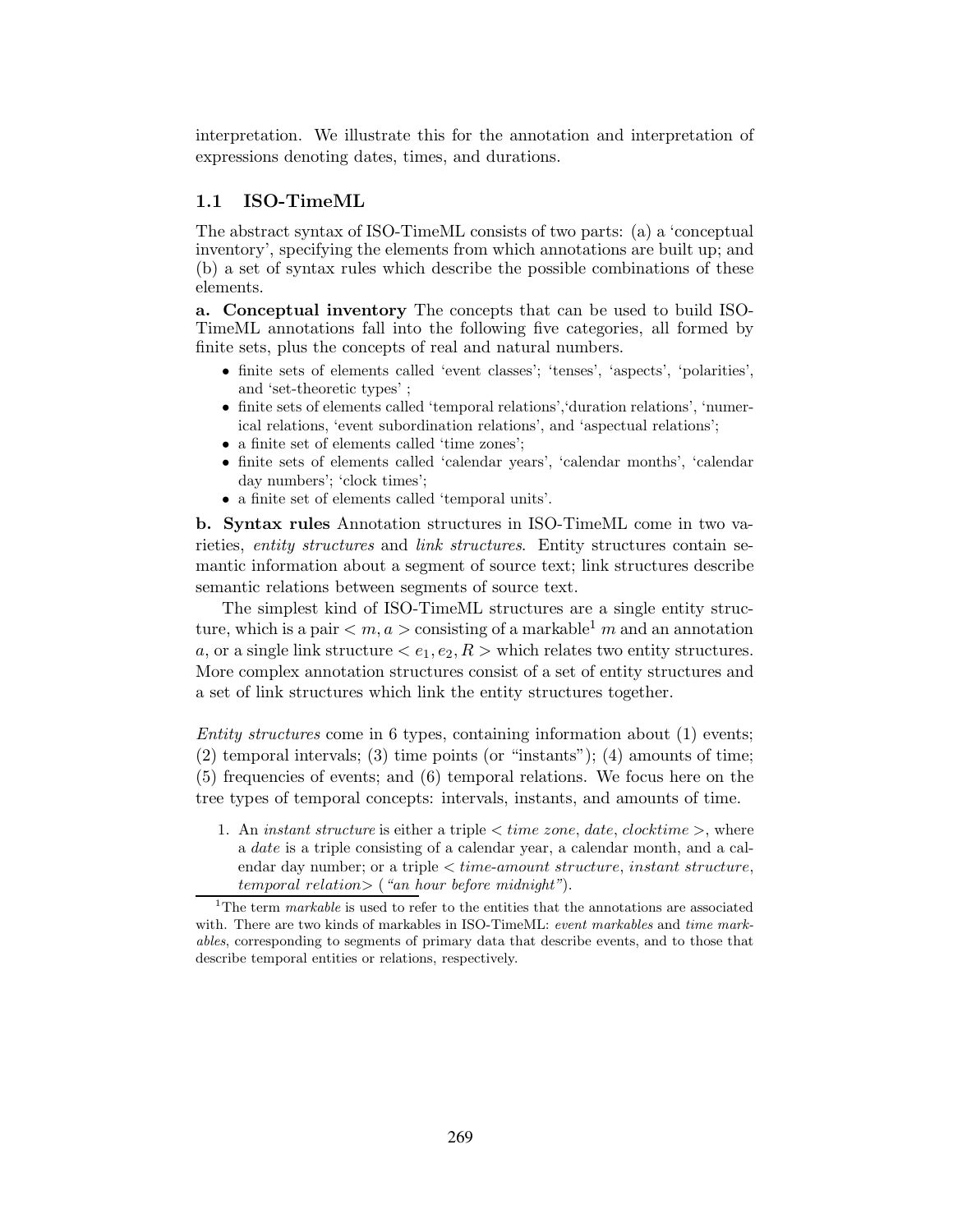- 2. An interval structure is either:
	- (a) a pair  $\langle t_1, t_2 \rangle$  of two instant structures (beginning and end);
	- (b) a calendar year, a pair consisting of a calendar year and a calendar month, or a triple  $\langle cal.year, cal.month, cal.daynumber \rangle$ ;
	- (c) a triple < time-amount structure, interval structure, temporal  $relation$  > ("three weeks before Christmas");
	- (d) a triple  $\langle t_1, t_2, R \rangle$  where  $t_1$  and  $t_2$  are either instant or interval structures, and where  $R$  is a duration relation ("from '92 until '95").
- 3. A time-amount structure is a pair  $\langle n, u \rangle$ , where n is a real number and u a temporal unit, or a triple  $\langle R, n, u \rangle$ , where R is a numerical relation (like *greater than*) and  $n$  and  $u$  as before;

Link structures specify the temporal anchoring of events in time; the temporal ordering of events, intervals or instants; the length of an interval; subordination relations between events; and aspectual relations between events.

The semantics associated with this abstract syntax defines a mapping from the set-theoretical structures defined by the abstact syntax to the language of first-order predicate logic with lambda abstraction.

A concrete syntax in general consists of the specification of names for the various sets that make up the conceptual vocabulary, plus a listing of specific named elements of these sets, and for each rule of the abstract syntax a specification of how to represent the constructed annotation structure. The TimeML-based concrete syntax that is part of the ISO-TimeML specification makes use of a TIMEX3 tag to mark up explicit temporal expressions like dates, times and durations. Using this tag, the different types of temporal expressions are represented by means of the attribute type. An attribute called value has alphanumerical string values that follow a standard format to represent (combinations of) calendar days, weeks, months and years (2007-03-16); clock hours, minutes and seconds; (T13:15:00), as well as amounts of time (P60D) and frequencies. This representation does not have a transparent relation to the conceptual distinctions made in the abstract syntax.

A more transparent representation can be obtained by defining a concrete syntax where the categories (sets) of the conceptual inventory correspond to XML tags, and elements in these sets to attribute values. This gives annotation representations that wear there meaning on their sleeve, which is optimal both for human annotators and for computing the formal interpretation of the annotations. The following examples illustrate this, where we show, for three types of temporal expressions, (a) the conceptual annotation structure; (b) the TimeML-based representation; (c) an XML representation that directly instantiates the conceptual structure; (d) the